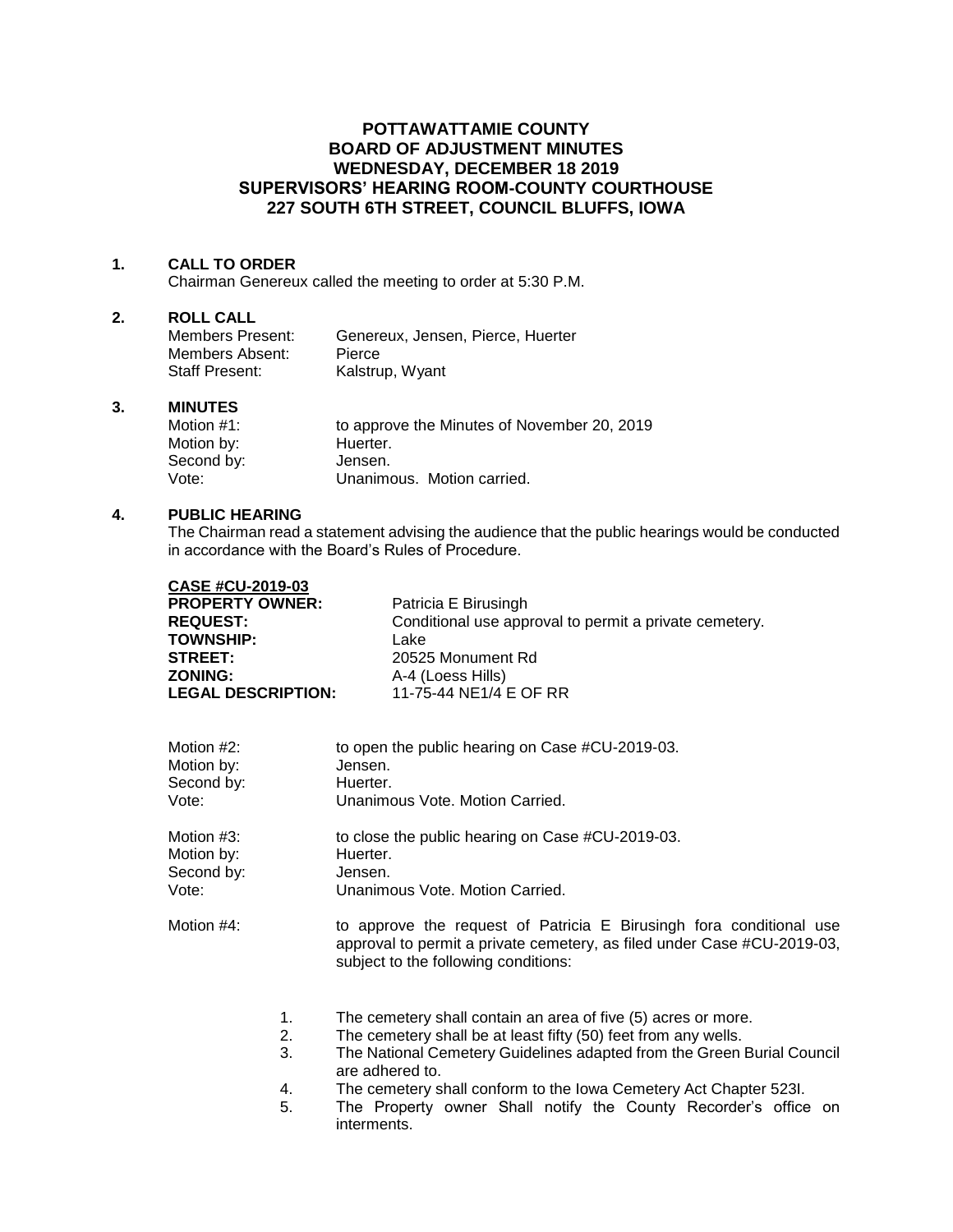**CASE #CU-2019-04**

6. The Property owner Shall provide the County with a survey drawn to scale of the site also showing an easement of ingress and egress to the site 25 feet in width.

Based on the following facts of findings:

- 1. The subject property is located in the A-4 (Loess Hills) District. The County Zoning Ordinance, which is adopted in conjunction with the Land Use Plan, stipulates that the proposed land use is a permitted conditional use in the A-4 District.
- 2. The subject property is located in an area primarily utilized for agricultural and residential.
- 3. The existing road system is not foreseen to be impacted.

| Motion by: | Jensen.                                           |
|------------|---------------------------------------------------|
| Second by: | Huerter.                                          |
| Vote:      | Ayes - Genereux, Huerter, Jensen. Motion Carried. |

| UAJE #UU-ZUI 9-04         |                                                                                                                         |
|---------------------------|-------------------------------------------------------------------------------------------------------------------------|
| <b>PROPERTY OWNER:</b>    | <b>Richard L Player</b>                                                                                                 |
| <b>REQUEST:</b>           | Conditional use approval to permit a commercial activity<br>(chiropractic office).                                      |
| <b>TOWNSHIP:</b>          | Garner                                                                                                                  |
| <b>STREET:</b>            | 20854 McPherson Ave                                                                                                     |
| <b>ZONING:</b>            | R-2 (Urban Transitional)                                                                                                |
| <b>LEGAL DESCRIPTION:</b> | 28-75-43 NE SE LT 1 COMM SE COR E OF HWY NE 110<br>WLY71.2' NLY110' WLY73' SLY113.4' ALSO PT ELY OF HWY 6<br>EXC RD ROW |
| Motion #5:<br>Motion by:  | to open the public hearing on Case #CU-2019-04.<br>Jensen.                                                              |
| Second by:                | Huerter.                                                                                                                |
| Vote:                     | Unanimous Vote, Motion Carried.                                                                                         |

| Motion #6: | to close the public hearing on Case #CU-2019-04. |
|------------|--------------------------------------------------|
| Motion by: | Jensen.                                          |
| Second by: | Huerter.                                         |
| Vote:      | Unanimous Vote. Motion Carried.                  |

- Motion #7: to approve the request of Richard L Player, for a conditional use approval to permit commercial activity (chiropractic office)., as filed under Case #CU-2019-04, subject to the following conditions:
	- 1. The required five (5) parking spaces shall be delineated and ADA parking shall be paved.
	- 2. The residential portion of the structure shall not be utilized for the chiropractic office or multifamily units. Any modifications being made to the residential unit shall be permitted through the County Planning Department.
	- 3. Any signage shall be limited to Section 8.090.030.06 of the Pottawattamie County, IA Code and installed after building permit is issued.
	- 4. Building will be brought up to accessibility standards of the 2015 International Building Code and 2015 International Fire Code. Building Inspector will review the Structure to ensure compliance permits for any work needed will be Commercial Building Permits issued through the County Planning Department.